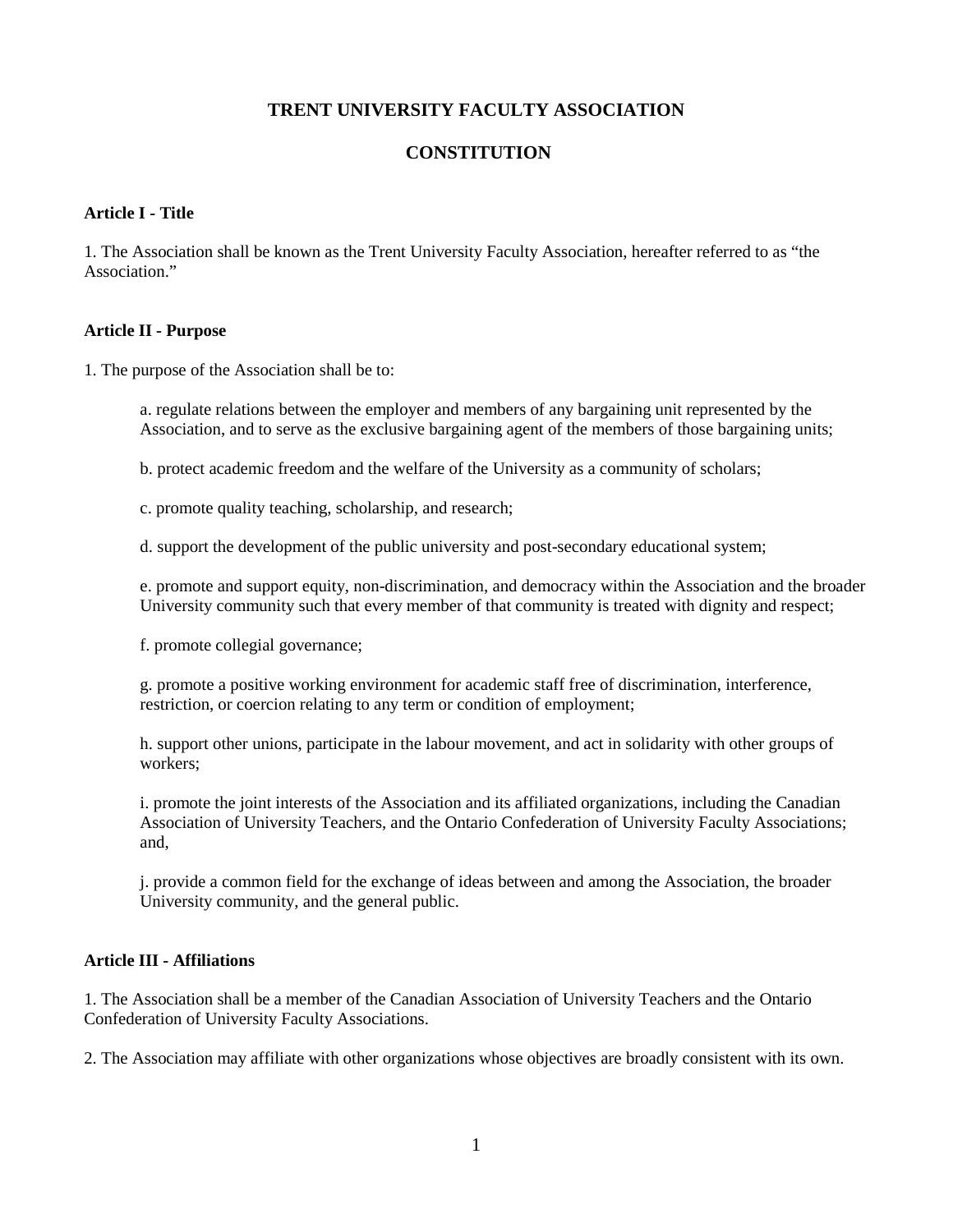## **Article IV - Membership and Fees**

1. All persons holding faculty or professional librarian appointments at Trent University are eligible for regular membership in the Association, save and except: those specifically excluded from being represented by the Association for purposes of collective bargaining, persons holding the position of Associate Dean or higher, and persons coming within the definitions set out in Section 1(3) of the Labour Relations Act of Ontario as amended from time to time.

2. All persons appointed to the academic or professional librarian staff who are eligible to be regular members of the Association shall so be save and except those who assert a conscientious objection and withdraw from the Association in a manner consistent with the process for withdrawal negotiated by the Association with the Employer and as amended from time to time.

3. The Executive may admit others (except those explicitly excluded from membership) to Associate membership. Retired Regular Members shall be admitted as Associate Members upon application to the Secretary. Associate Members may not vote or hold Executive office. Throughout this document "members" implies only "regular members."

4. Regular Members of the Association are required to pay the dues of the Association as determined by an income-based formula. Associate Members shall pay an annual fee. Membership dues and fees shall not be amended except by a general meeting

5. The membership of members on leave from the University shall continue through the period of leave. Members with limited term appointments shall continue as members of the Association for one year from the start date of their most recent employment contract with the University, or six months from the expiration of a multi-year appointment, or upon the expiration of any seniority rights that may have accrued, whichever comes last.

6. With respect to votes mandated under the Labour Relations Act, any person currently employed in the bargaining unit, or having accepted a letter of appointment for employment in the bargaining unit, shall be considered a member of the bargaining unit for the purpose of such votes.

## **Article V - Executive Committee and Officers**

1. There shall be an Executive Committee responsible for carrying out the policies and furthering the purposes of the Association.

2. The Executive Committee shall consist of the following officers elected by the membership: President, Vice-President, Secretary, Treasurer, and three Members-at-Large.

3. The immediate Past President shall serve on the Executive ex officio.

4. The Executive Committee shall appoint a member to serve on the Executive Committee as Chief Grievance Officer.

5. The Executive Committee may appoint up to three other Members-at-Large. In making such appointments, the Executive Committee shall strive to ensure that the Committee includes at least one member drawn from the following groups:

a. members normally employed on the Oshawa campus;

b. members holding limited term appointments;

c. members of equity-seeking groups.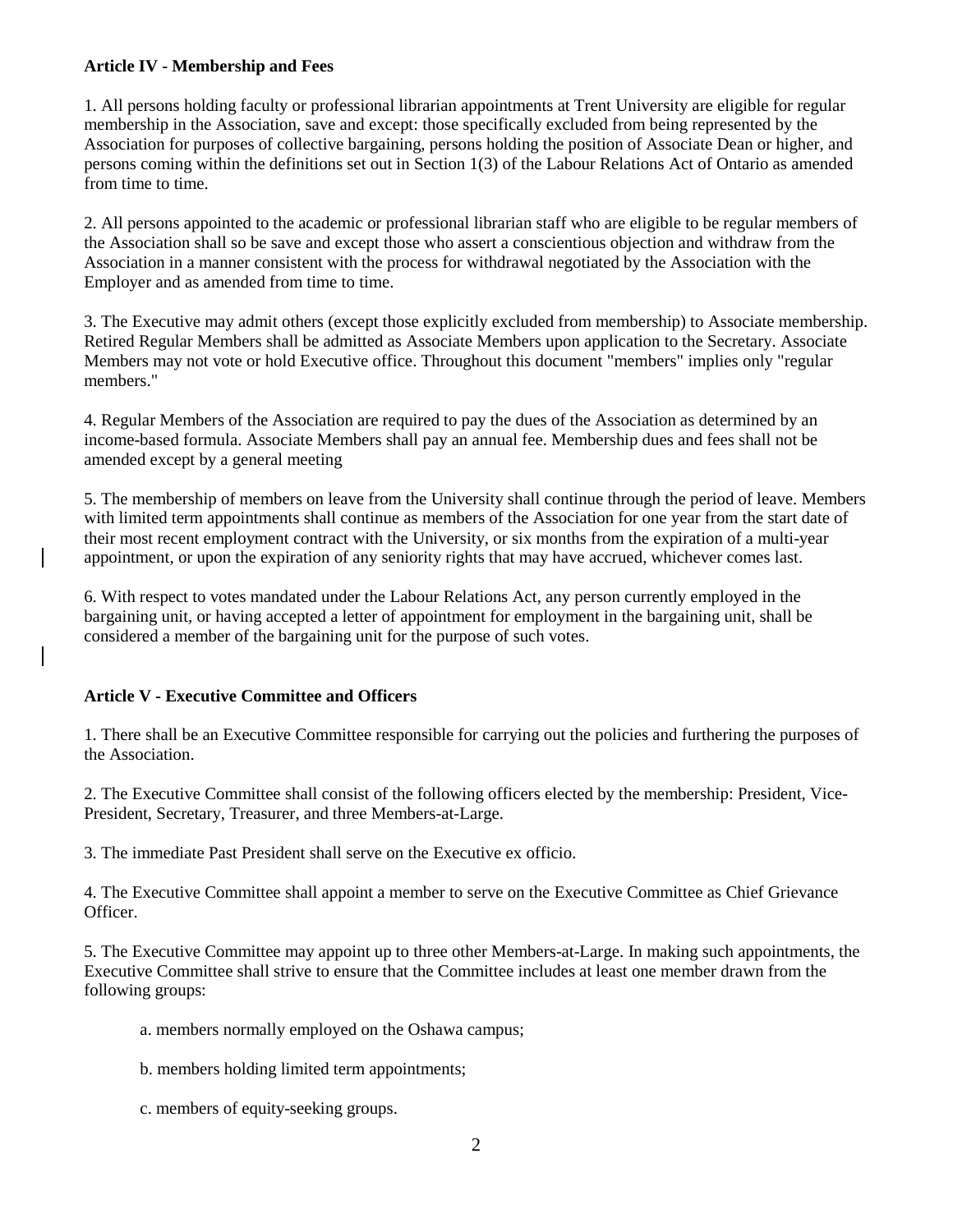6. Prior to the expiration of a collective agreement, the Executive Committee shall appoint a member to serve as Chief Negotiator until that member either resigns or is removed or replaced by the Executive Committee. The Chief Negotiator shall serve on the Executive Committee ex officio. In the event that the person appointed Chief Negotiator was already serving on the Executive Committee, that member may elect to continue in their previous office, except that the offices of Chief Negotiator and President shall not be held by the same person for more than 30 days, except with the approval of the membership.

7. Elected terms in office shall be for two years except when a one-year term is required to restore the staggering of officer elections. Generally, the President, Vice President, and two Members-at-Large shall be elected in even calendar years and the Treasurer, Secretary, and one Member-at-Large elected in odd calendar years. Members serving on the Executive ex officio shall not be subject to a set term in office. Other non-elected terms in office shall be for up to one year, expire April 30th, and are renewable.

## **Article VI - Duties of the Executive Committee**

- 1. The President shall:
	- a. develop the Agenda for meetings of the Association and Executive;
	- b. uphold the Association's Constitution and policies and oversee the operation of the Association;

c. supervise the Association's senior staff and oversee development of the Association's policies and procedures;

d. serve, in consultation with the Executive Committee, as the official spokesperson for the Association or designate others to serve in this capacity;

- e. be one of the Association's signing officers;
- f. discharge the decisions of the Executive Committee;
- g. serve ex officio on all committees of the Association, except the Nominating and Elections Committee.
- 2. The Vice President shall:

a. perform the duties of the President in their absence, disability, or upon their request. In cases of vacancy, the Vice President shall succeed to the office of President until the election of a new President;

- b. fulfill the duties assigned by either the President or the Executive;
- c. oversee the Association's dealings with affiliated organizations.

#### 3. The Secretary shall:

- a. issue notices for meetings of the Association and the Executive;
- b. maintain the records, documents, and correspondence of the Association;
- c. oversee the communications activities of the Association;
- d. keep the Minutes of Association and Executive meetings.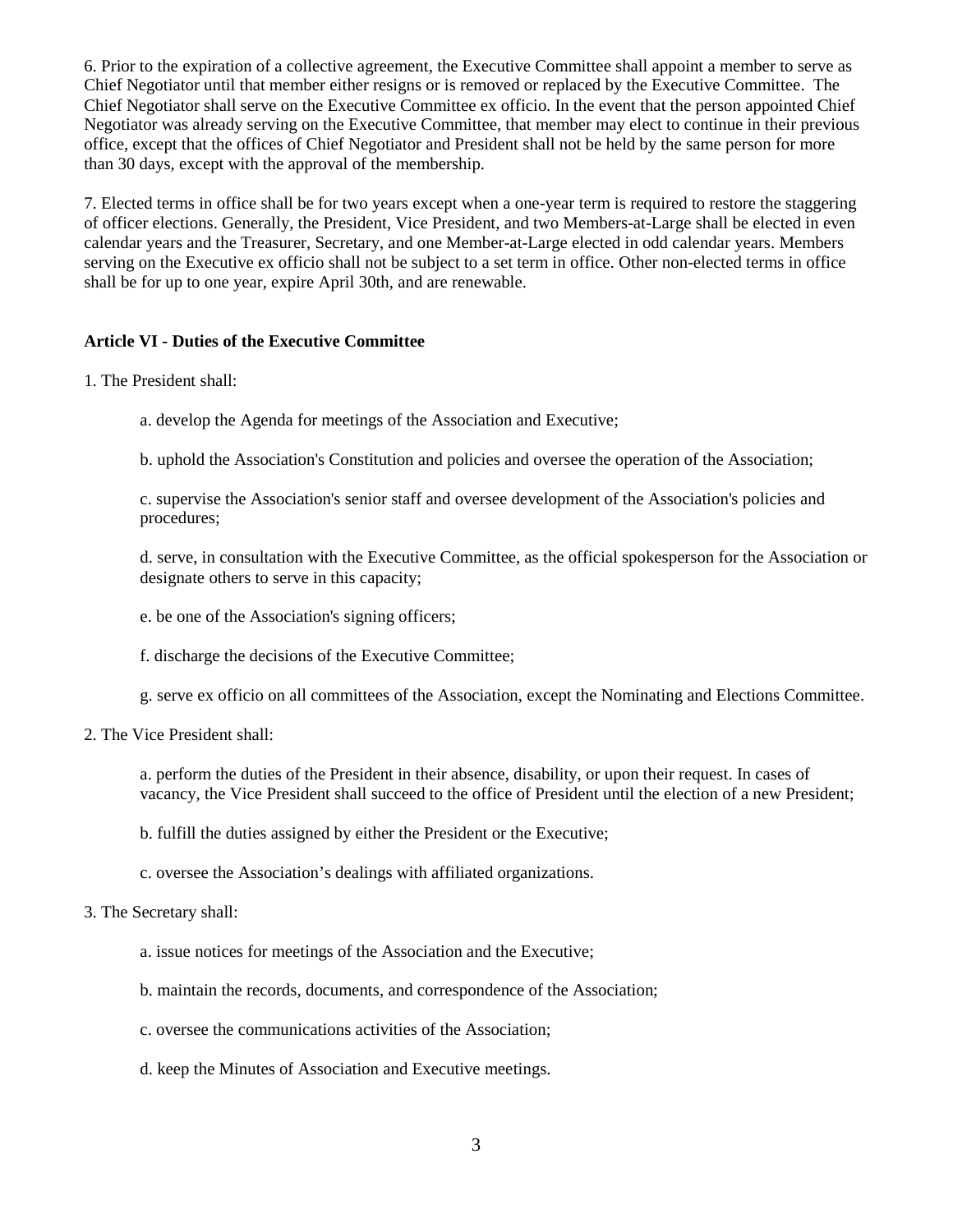### 4. The Treasurer shall:

a. be responsible for the care and custody of the funds and assets of the Association according to accepted practice;

b. present an account of the Association's finances at the Spring and Fall General Membership Meetings;

c. maintain books of account and make these available for inspection by members on request;

d. arrange for audits of the Association's accounts as required;

- e. prepare, in consultation with the Executive Committee, an annual budget;
- f. be one of the Association's signing officers.

### 5. The Past President shall:

a. fulfill the duties of the President or Vice President in their absence, or disability, or upon their request;

b. chair the Nominations and Elections Committee

6. The Chief Grievance Officer shall:

a. assist members in ensuring that they receive the remuneration and enjoy the rights and privileges pertaining to their employment.

b. ensure that grievances brought to the Association are addressed in a timely manner and consistent with the Association's policies;

c. chair the Grievance Committee;

d. strives to ensure that individual members are adequately represented by the Association in their meetings with the Employer;

e. arrange for members serving on the Grievance Committee to receive sufficient training and instruction to discharge their responsibilities effectively;

f. regularly inform the Executive Committee on the work of the Grievance Committee, including the financial implications of that work, and bring forward to the Executive Committee recommendations from the Grievance Committee;

## 7. The Chief Negotiator shall:

a. represent the Association in collective bargaining with the Employer;

b. chair the Negotiating Team

c. arrange for members serving on the Negotiating Team to receive sufficient training and instruction to discharge their responsibilities effectively;

d. regularly inform the Executive Committee on the work of the Negotiating Team, including the financial implications of that work, and bring forward to the Executive Committee recommendations for ratification of negotiated agreements.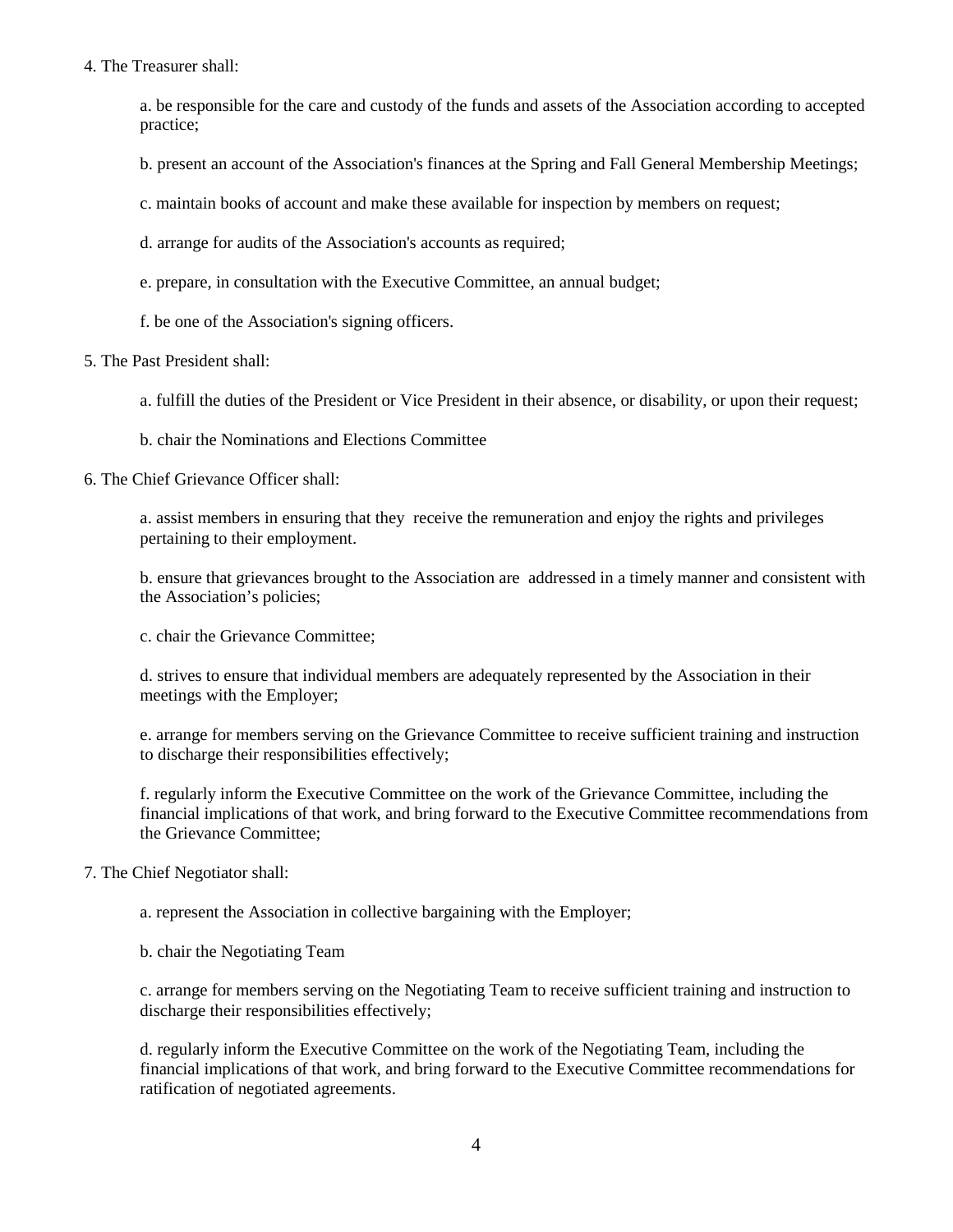## 8. The Executive Committee shall:

a. administer the affairs of the Association, between meetings of the general membership;

b. make or cause to be made for the Association, in its name, any kind of contract which the Association may lawfully enter into excepting matters falling under Articles XI and XIV;

c. determine the charge for subcommittees of the Executive and *ad hoc* committees;

d. appoint members to subcommittees of the Executive, ad hoc committees, standing committees, and joint committees with the employer, and the committees of affiliate organizations;

e. appoint the Chief Grievance Officer and additional Members-at-Large as described at V.4 and V.5 and appoint the Chief Negotiating Officer as described at V.6;

f. develop general collective bargaining policy and ensure that the membership is consulted and informed at all stages of the collective bargaining process;

g. develop internal grievance procedures to ensure that members' rights and the Association's interests are protected;

h. decide if a grievance may be filed, approve settlements to grievances, withdraw grievances, and decide if a grievance will proceed to arbitration;

i. decide if a negotiated settlement should be forwarded to the membership for ratification.

### **Article VII - Elections and Recall**

1. Nominees for elected office shall be presented to the membership by the Nominating and Elections Committee, at least, 7 days prior to the election mailing date.

2. Elections shall be decided by means of a secret ballot distributed via campus mail or secure e-voting. In the case of unopposed nominations, the candidate shall be declared elected by acclamation. Any Regular Member of the Association is eligible to stand for election to the Executive Committee.

3. An election shall be valid if the number of voters responding is greater than or equal to the quorum of a general membership meeting.

4. Election mailings shall generally be sent in the first two weeks of February and all dates for the election shall be set by the Nominating and Elections Committee. On the mailing date, ballots will be sent to all those who were eligible to vote as Regular Members of the Association as of November 30th. Individuals employed as Regular Members after November 30th wishing to vote must request a ballot from the Secretary of the Association on, or before, the election mailing date.

5. Terms of office on the Executive Committee shall begin May 1.

#### 6. Recall of Executive Members

a. Any member of the Executive may be removed from office before the expiration of their term by a resolution adopted by, at least, two thirds of those voting at a special meeting of the membership called for the purpose of removing said officer.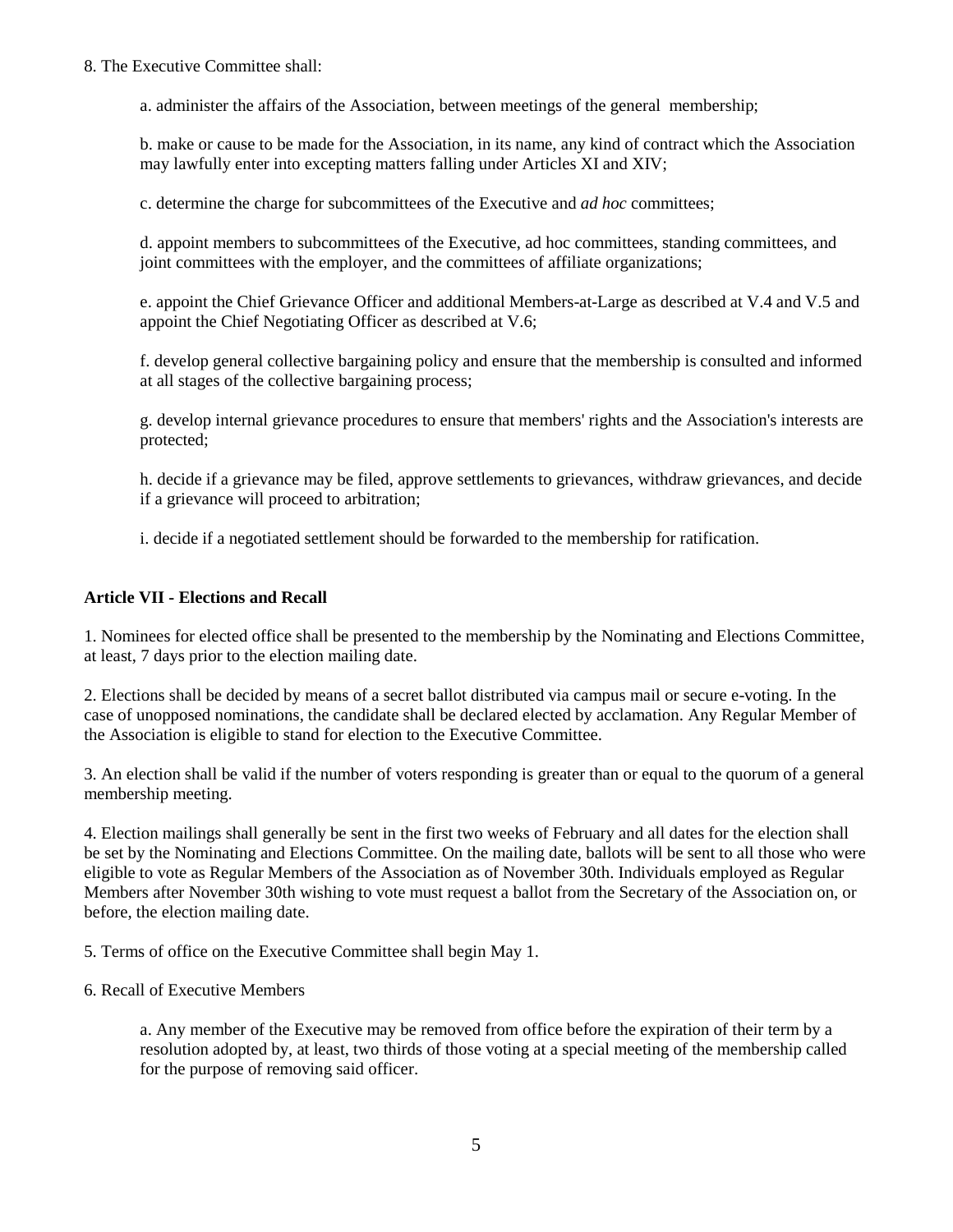## **Article VIII - Nominations**

1. The Nominating and Elections Committee shall announce the opening of nominations for Executive positions at least 60 days prior to the election date. Nominations must be submitted to the Secretary at least 14 days prior to the election date. Each nomination paper must bear the signature of two regular members: the nominator and the nominee. The Nominating and Elections Committee may, prior to informing the membership of the nominees for elected office, ask nominees for contested positions to consider standing for uncontested positions. Such changes may only be made with the consent of the nominee and the nominator.

2. For elections, the Nominating and Elections Committee shall send out candidates' statements where provided and ballots indicating the names of each person for whom a valid nomination was received. The closing date for receiving marked ballots shall be specified and not fewer than 7 days from the election date. The Nominating and Elections Committee shall be responsible for counting the votes and reporting the election results to the membership.

## **Article IX - Meetings**

1. Executive Committee meetings

a. The President may call a meeting of the Executive Committee at that officer's discretion, but shall call at least one meeting in each fiscal quarter.

b. Quorum for Executive Committee meetings shall be 5 including one of the President, Vice President, or Past President.

c. Minutes of Executive Committee meetings shall be available to members within 7 days of their approval by the Executive Committee.

d. The Executive Committee may invite other members of the Association or guests to attend its meetings, but not to move, second, or vote on motions.

2. General Membership Meetings

a. At least two general membership meetings (GMMs) must be called by the Executive Committee each year. "The Fall GMM" shall be scheduled for the fall term and the "the Spring GMM," shall be scheduled for the winter term

b. Notice of the Fall GMM and Spring GMM, including agenda, must be sent to the members not less than 14 days prior to the day set for the meeting. If the agenda includes proposed changes to membership dues or this Constitution, the text of the proposed changes must also be sent out not less than 14 days prior to the day set for the meeting.

c. The Executive may convene such other Special General Membership Meetings ("hereafter "Special GMM") as it deems necessary to accomplish the goals of the Association.

d. A Special GMM must be called by the Executive Committee within 14 days of the receipt of a written request by at least ten percent of the regular members. Such requests must include a tentative agenda for the proposed meeting and any other documents that the requesting members wish to have circulated with the notice of meeting.

e. A Special GMM may not be convened for purposes of altering the membership dues or this Constitution.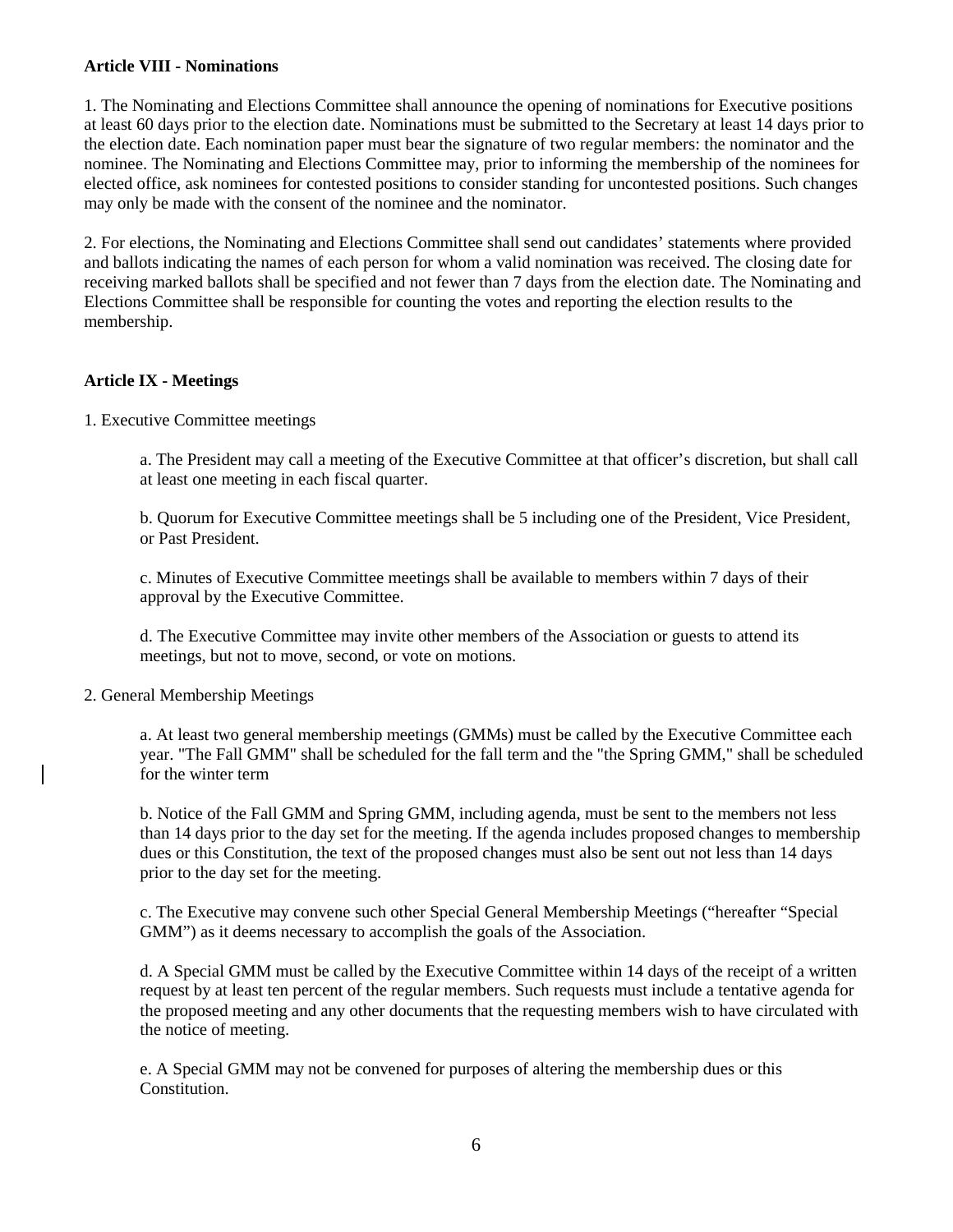f. Notice of any Special GMM, including agenda, must be sent to the members not less than 3 working days prior to the day set for the meeting.

g. Failure of a member to receive notification of any GMM will not invalidate any proceedings taken thereat.

h. Twenty-five members shall constitute a quorum at any GMM. If at a duly advertised meeting it is established that there is no quorum, at the next meeting a quorum will be deemed to exist no matter how many attend.

i. GMMs shall be chaired by the President, or another member of the Executive Committee delegated by the President, or by a Parliamentarian appointed by the Executive Committee provided that Parliamentarian is approved by a majority of those attending the meeting. A meeting Chair who is a Regular Member may elect to cast a vote to break a tie; a meeting Chair who is not a Regular Member may not vote.

j. If the Regular Members at a GMM vote to move *in camera*, Associate Members, guests, and staff may be asked to leave. *In camera* discussions shall not be minuted, but any motion passed by the members *in camera* must be recorded in the minutes for that meeting.

k. Robert's Rules of Order shall govern the GMMs of the Association in any matters, including voting procedures, wherein they are not superseded by this Constitution, special rules of order, and such other policies as may be approved by the membership.

l. The Fall and Spring GMMs shall be held on both the Peterborough and Oshawa campuses via an audio/visual connection sufficient to permit members at both locations to participate in the meeting. At least one Executive Committee member shall attend the meeting from the non-chairing location and will be responsible for counting and reporting votes from that location.

m. GMMs are open to all Associate and Regular Members. Others may be seated as guests by action of the membership. Guests and Associate members have speaking privileges, but cannot move, second, or vote on motions.

3. Committee meetings

a. Committee meetings shall be called at the discretion of the Committee Chair or by the President and will not normally be minuted.

b. A majority of the serving members of the committee shall constitute a quorum at meetings of that committee.

c. Committee Chairs shall report on their committees' activities upon request by the Executive.

## **Article X - Vacancies and Replacements**

1. If an elected Executive Committee position is not filled by regular election or falls vacant before the expiry of a normal two-year term, the Executive may reassign the responsibilities of that office to another member of the Executive Committee. If more than one Executive Committee position is open, the Executive Committee may appoint members to serve in the open positions until said positions can be filled by regular election.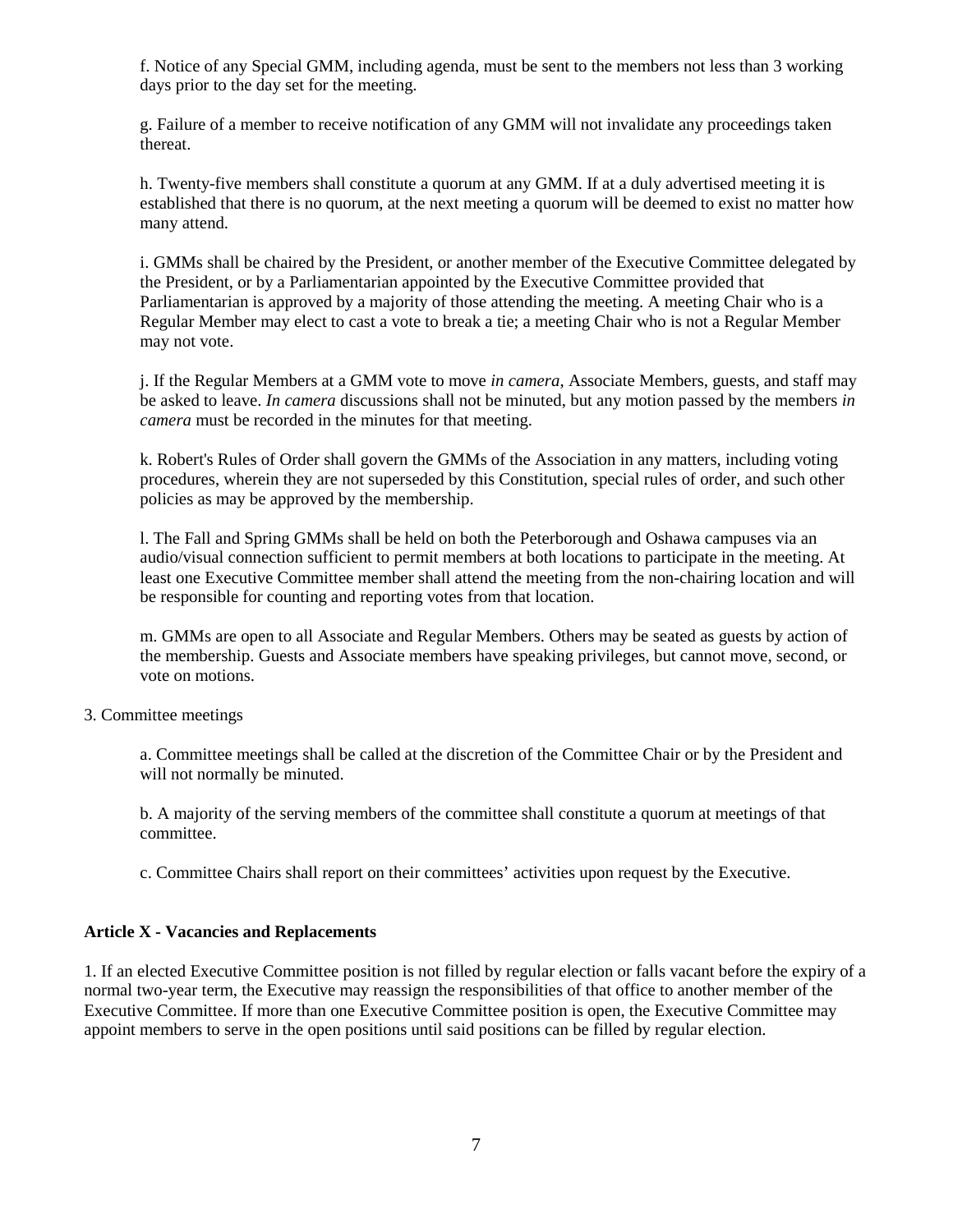## **Article XI - Extraordinary Changes to the Collective Agreement**

1. Any motion whose purpose is to reopen the Collective Agreement during its normal term is an extraordinary motion. It must be circulated in writing to the membership at least 14 days prior to the general membership meeting at which it is to be considered and must include, or be accompanied by, a rationale for reopening the Collective Agreement.

2. Any negotiated changes following from this process shall be subject to the ratification process described at XIV.3 and XIV.4.

# **Article XII - Amendments to the Constitution**

1. This Constitution may be amended at a Fall GMM or Spring GMM or by secret ballot voting as described at XII.2 below: constitutional amendments may be proposed by the Executive on its own accord or upon review of a request of one or more members. Notwithstanding the above, a request to amend the Constitution submitted to the Secretary by at least 10% of the Regular Members no fewer than 28 days prior to a Fall or Spring GMM must be considered at that same GMM.

2. Motions to amend the Constitution will be treated as any other motion on the floor of a general membership meeting and may be divided; however, if a proposed amendment, or part thereof, is itself substantively amended at that meeting, it may not be voted on at that meeting. Rather, the Executive Committee shall subsequently decide whether to postpone the vote to a subsequent GMM or to submit the motion as amended to all Regular Members to be decided by means of a secret ballot distributed via campus mail or secure e-voting within 14 days of the initial meeting. Such votes shall be conducted by the Nominating and Elections Committee. The closing date for receiving marked ballots shall be specified and not fewer than 7 days from the day on which ballots were distributed. The Nominating and Elections Committee shall be responsible for counting the votes and reporting the results to the membership.

## **Article XIII - Finances**

1. The Association's fiscal year shall be from July 1 through June 30th of the following year.

2. No remuneration shall be paid to officers, committee members, or other members volunteering their time to the Association, except for reasonable expenses or release time from teaching. Where release time is not feasible, remuneration may include banked release time, stipends in lieu of release time, or other payments as authorized by action of the membership. Aside from the reimbursement of expenses, all other such remuneration shall be itemized and reported to the membership annually.

3. Every member of the Executive Committee who has any direct interest in a contract or transaction to which the Association is, or is to be, a party, other than as a member of the Association, shall declare their interest in such contract or transaction prior to participating in any debate or vote on said matter. A member declaring an interest may be recused from consideration of the matter by action of the Executive Committee.

4. The property and assets of the Association shall belong to the Association and shall not constitute the property of any individual, and no Regular or Associate Member shall have any claim upon the property and assets of the Association on ceasing to be a member, or at any time thereafter.

5. All monies, securities and other valuable effects are to be deposited to one or several accounts in the name and to the credit of the Association in such chartered bank or trust company, or in the case of securities, in such registered dealer in securities as may be designated by the Executive Committee.

6. A budget for the coming fiscal year shall be presented for approval at the Spring GMM.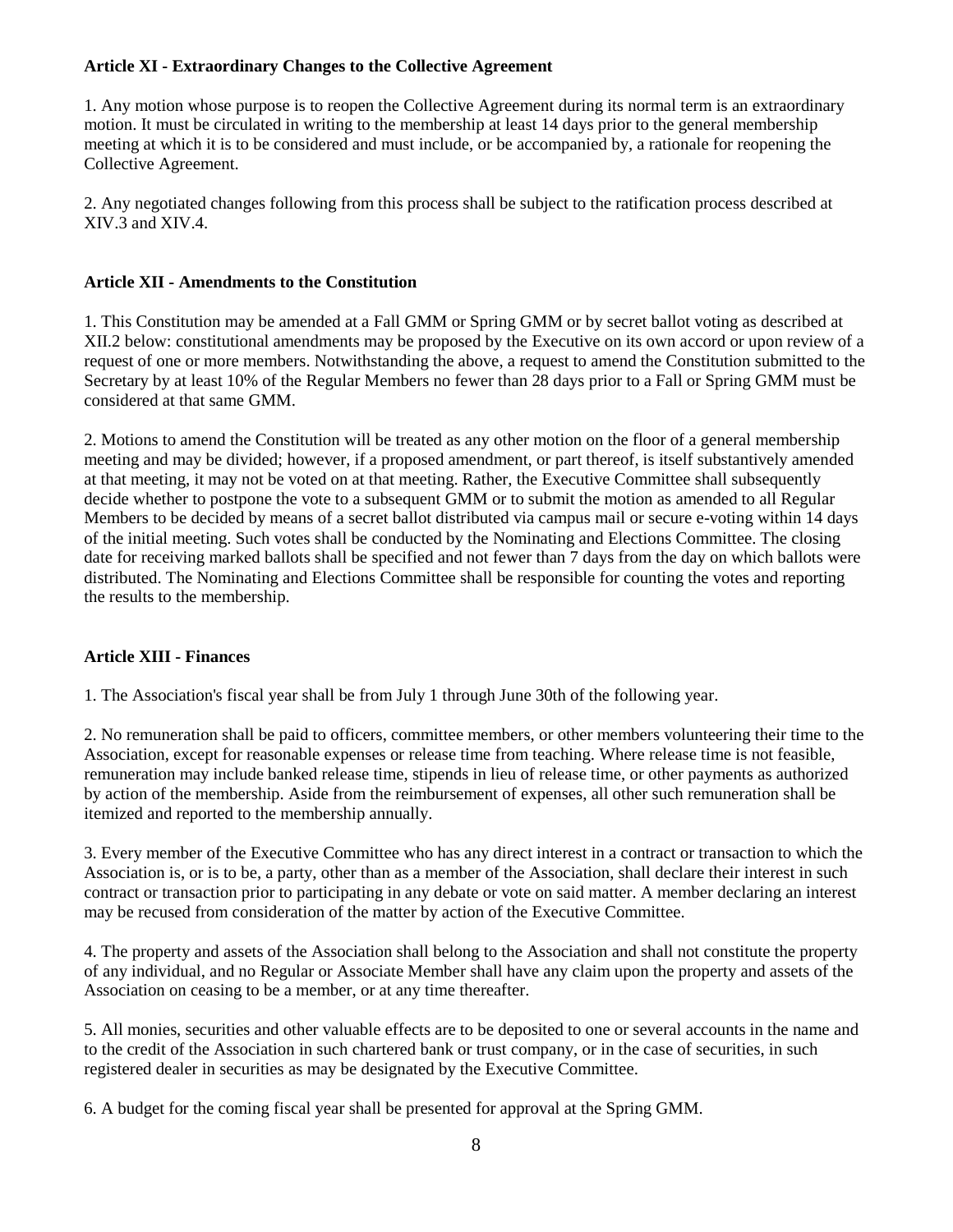7. The financial records of the Association shall be audited periodically by a qualified Auditor. Financial statements for the previous fiscal year shall be presented at the Fall GMM.

8. Indemnification

a. All officers and employees of the Association and their heirs, executors and administrators, respectively, shall be indemnified and saved harmless out of the funds of the Association only from and against:

all costs, charges, and expenses whatsoever such officers or employees sustain or incur in or about any action, suit or proceeding that is brought, commenced or prosecuted against them for or in respect of any act, deed, matter or thing whatsoever, made, done or permitted by them, in or about the execution of the duties of their offices;

all other costs, charges and expenses such officers or employees sustain or incur in or about or in relation to the affairs of the Association, except such costs, charges and expenses as are occasioned by their own negligence or default, or failure to act honestly and in good faith with a view to the best interests of the Association.

b. For purposes of this article, "officers" shall be understood to include all members of the Executive Committee, as well as those appointed by the Executive Committee to serve or represent the Association in specific positions or capacities.

## **Article XIV - Collective Bargaining**

1. The Executive Committee shall appoint a Negotiating Team in consultation with the Chief Negotiator and shall normally present the Chief Negotiator and team to the membership, at least, 90 days prior to the expiry of a collective agreement. The Negotiating Team may include anyone deemed appropriate by the Executive Committee. Any subsequent changes to the Negotiating Team must be reported to the membership in a timely manner.

2. The Executive Committee shall consult with the membership to set priorities for bargaining and develop the Association's negotiation mandate.

3. Before any collective agreement is entered into by the Association, the Executive shall call a meeting of the bargaining unit to explain the terms agreed and to conduct a ratification vote. Members may vote the agreement up or down, but they may not amend, table, or refer it.

4. Collective agreements shall be ratified by simple majority in a secret ballot at the meeting of the bargaining unit described in (XIV.3) above.

5. Authorization for work action of any type, or the cessation of work action, shall be in accordance with the Labour Relations Act and shall require the approval of a simple majority of bargaining unit members voting by secret ballot.

## **Article XV - Committees**

1. There shall be two Standing committees of the Association: the Grievance Committee, and the Nominating and Elections Committee.

2. The Executive may establish subcommittees and *ad hoc* committees as it deems advisable.